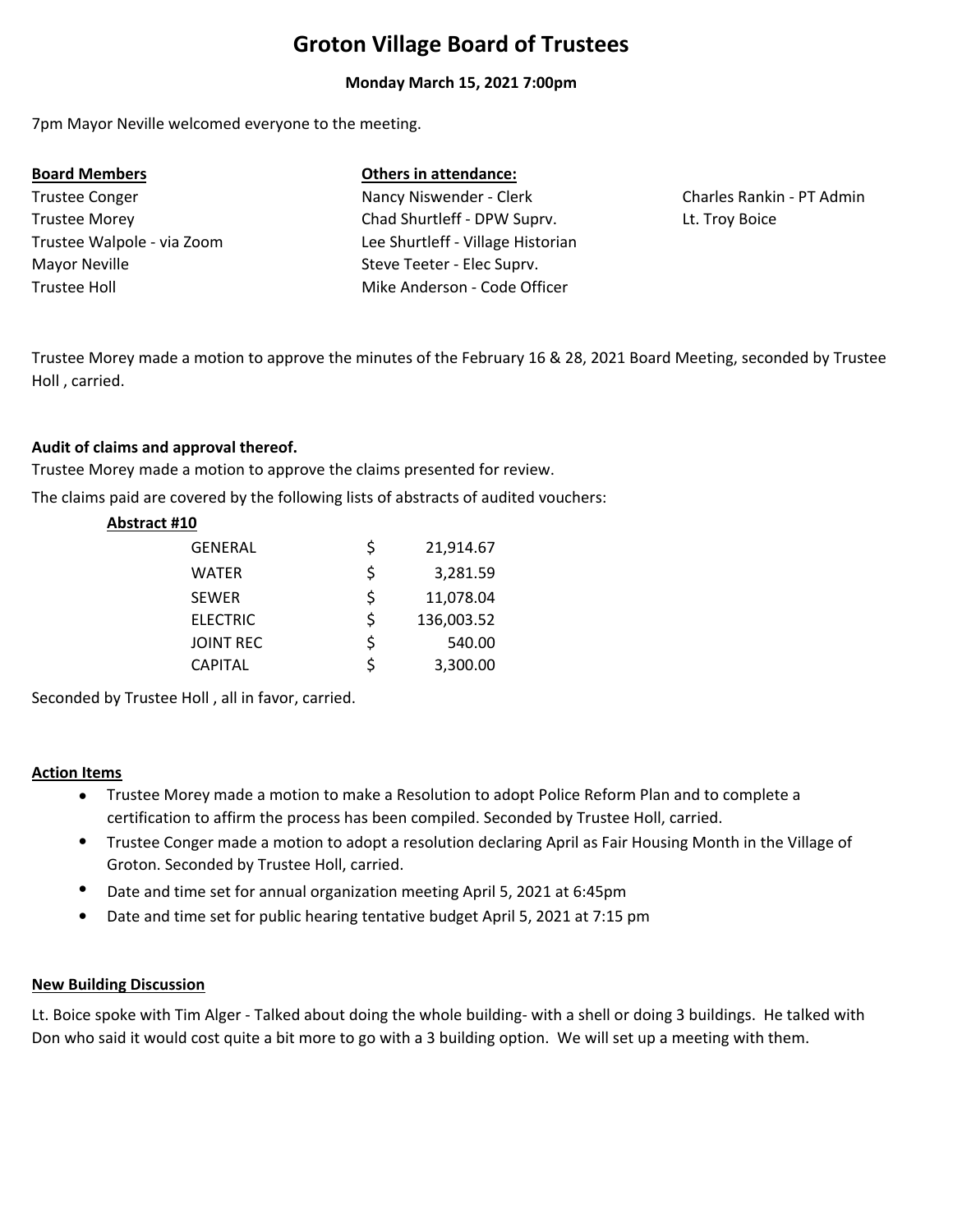#### **Monthly Department Reports:**

#### **Electric: Supervisor Teeter**

- **•** Finished Stray Voltage Testing
- Tree Trimming Program Conger Blvd & Dog Hill
- Friday Bucket Truck going to Stadium In'tl to be looked at. Warranty runs out in April
- March 29, NYS Lineman Safety Training testing ‐ Gloves, Switch Sticks and other equipment.

### **Fire Dept**

- Burn Ban March 16th May 14th
- Dryden Ladder Truck damaged in accident ‐ this effects our response plan, but have worked it out.
- Had a discussion with Dempsey Ins ‐ about liability in other areas. This is decided from Tompkins County Mutual Aid Agreements. We are covered for the entire call.
- BBQ ‐ April 24th AFDSNY annual recruitment.
- July 2nd Fire works ‐ date set ‐ location TBD.
- Will be planning the Jr Fire fighter camp in case we are able to hold the camp.
- Will be planning for Groton Old Home Days.

### **Department of Public Works**

#### **Supervisor Shurtleff Reported:**

#### **February 16 – March 15, 2021**

#### **Completed Work/Projects:**

- Plowing snow and salt as needed.
- Moving snow off narrow side streets.
- Assist a resident on Walpole Rd. with a sewer problem.
- Salt shed collapsed due to heavy snow.
- Repair pumps at the WWTP.
- Help at the Elementary school with snow removal.
- Repair the sludge auger at the WWTP.
- Warranty repairs done on the loader.
- Miscellaneous repairs to the backhoe.
- Repair broken plow cylinder on #46.
- Complete annual water withdrawal report.
- Move snow from the shooting range.
- Work on plugged drain lines at the office.
- Complete excavator training.

#### **Schedule of Work**

- Replace a fire hydrant at the Senior Housing.
- Water and sewer tap on Barrows St.
- Hydrant flushing in April.
- Will be getting the Street Sweeper going in the next few weeks
- Received insurance check for salt shed repair.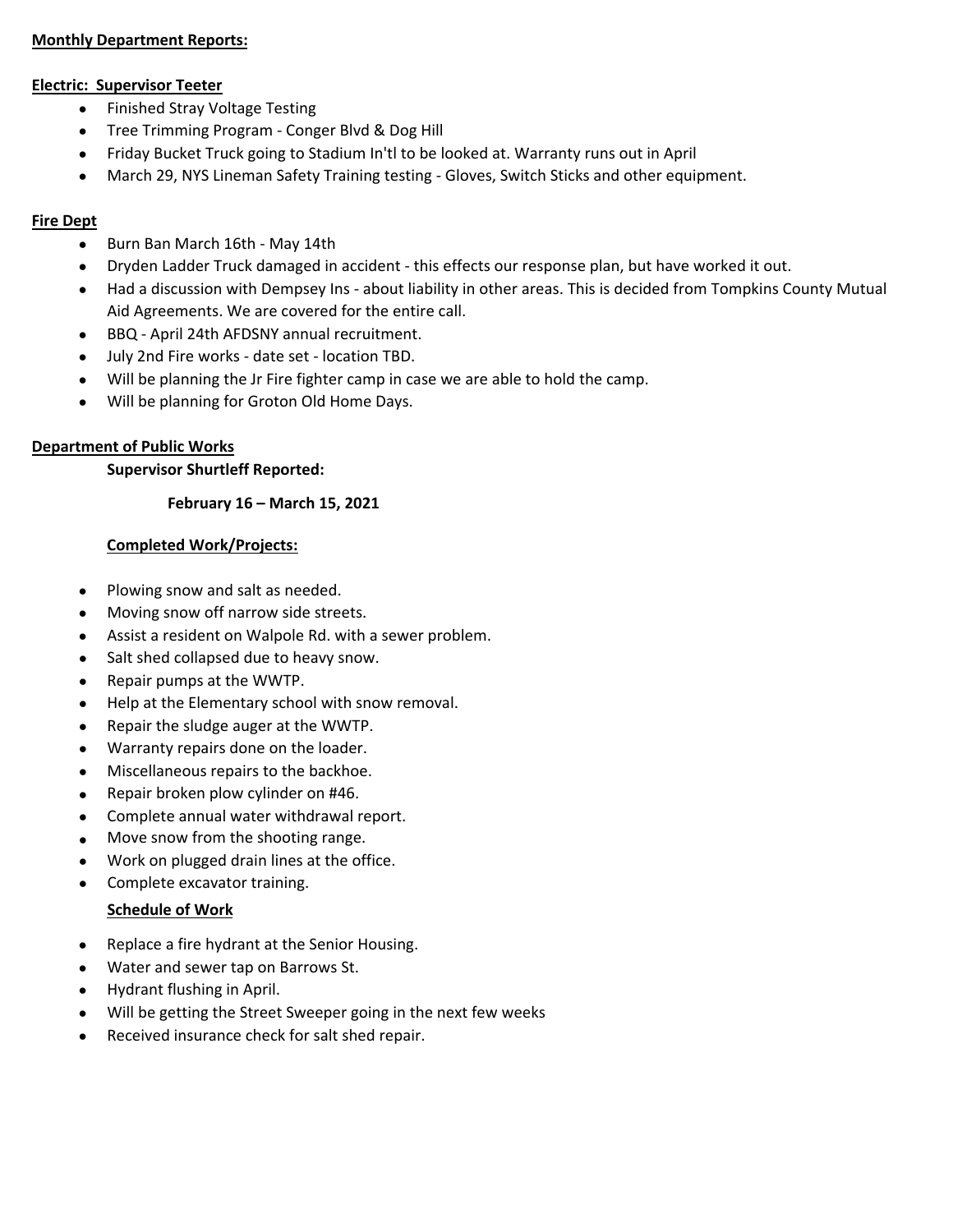### **Code Officer Andersen Reported:**

- $\bullet$ Library finishing up ‐ electrical inspection done.
- 501 Spring St had electrical inspections inside systems all up.
- New House going up on Barrows and Baken.
- 216 South Main wants to put a duplex in Building permit has been denied.
- Pinney's place roof fell in. He notified them that they need to pull a permit and have it inspected.
- Will be sending out letters and will being doing Multi‐resident inspections beginning April 1st.
- Trustee Holl and Mayor Neville asked about building cardboard and trash out in different areas to check out. Mike will research.

#### **Police Department Report:**

### **Lt Boice Reported:**

• Police Reform Report has been finished.

# **Joint Rec ‐ Trustee Conger reported:**

**Winter Programming: March 8th‐ April 7th**

- *Youth Basketball‐*  **Max 20 participants**
	- Mondays 5-6pm, Boys Grades 4-6<sup>th</sup>- run by Marty Slade & Doug Portzline
	- Wednesdays 5-6pm, Girls grades 4-6<sup>th</sup>- run by Sue Bishop & Kelsey Adsitt
- *Youth Wrestling‐*
	- Mondays 5‐6pm, by coach invitation run by Jeff Brockway & Jayme Evans
	- Babysitting Class-March  $6<sup>th</sup>$  at the Legion community room. Max of 12 participants.

# **Spring Planning**

- *Art Programming ‐*  Color Theory Classes starting in April. These classes are funded by the Community Arts Partnership Grant. Classes will be held once per week at the legion for kids after school. Time and day of week TBD.
- *Youth baseball & Softball* registration is open. Any programming that is allowed, we will be doing. Younger groups are planned to be at the park and will be moved to school if possible. More planning is required for 10&12U. I'm hoping that outdoor field use at the school will be allowed by spring. We are seeing low registration numbers so far.

Youth Track‐ schedule TBD

# **Summer Planning**

- Summer Concerts: Friday's 6:30-9pm
	- July 9‐ Richman & The Po'BoYz

July 16th‐ TBD

- July 23rd‐ Steve Southworth
- July 30th‐ Tink Bennette & Tailor Made
- Aug 6th‐ Cruise Control
- Aug 13th‐ Donna & The Mystics
- Thursday Aug 26th‐ TBD Old Timers Band
- Food trucks at Concerts-MoMo's and Alexanders are splitting the concerts dates to serve food.
- July 4<sup>th</sup> Fireworks- TBD, DJ is tentatively scheduled.
- Summer Camps confirmed at this point are Art, Hiking, Trail Maint, and Sewing.
- Summer Booklet ‐ We will do Flyers and have the information online.
- Farmer's Market with CCE. Can't get a hold of Graham from CCE by email or phone.
- Pool registration system for summer.
- Concert Grant held over from last year. Trail Grant.